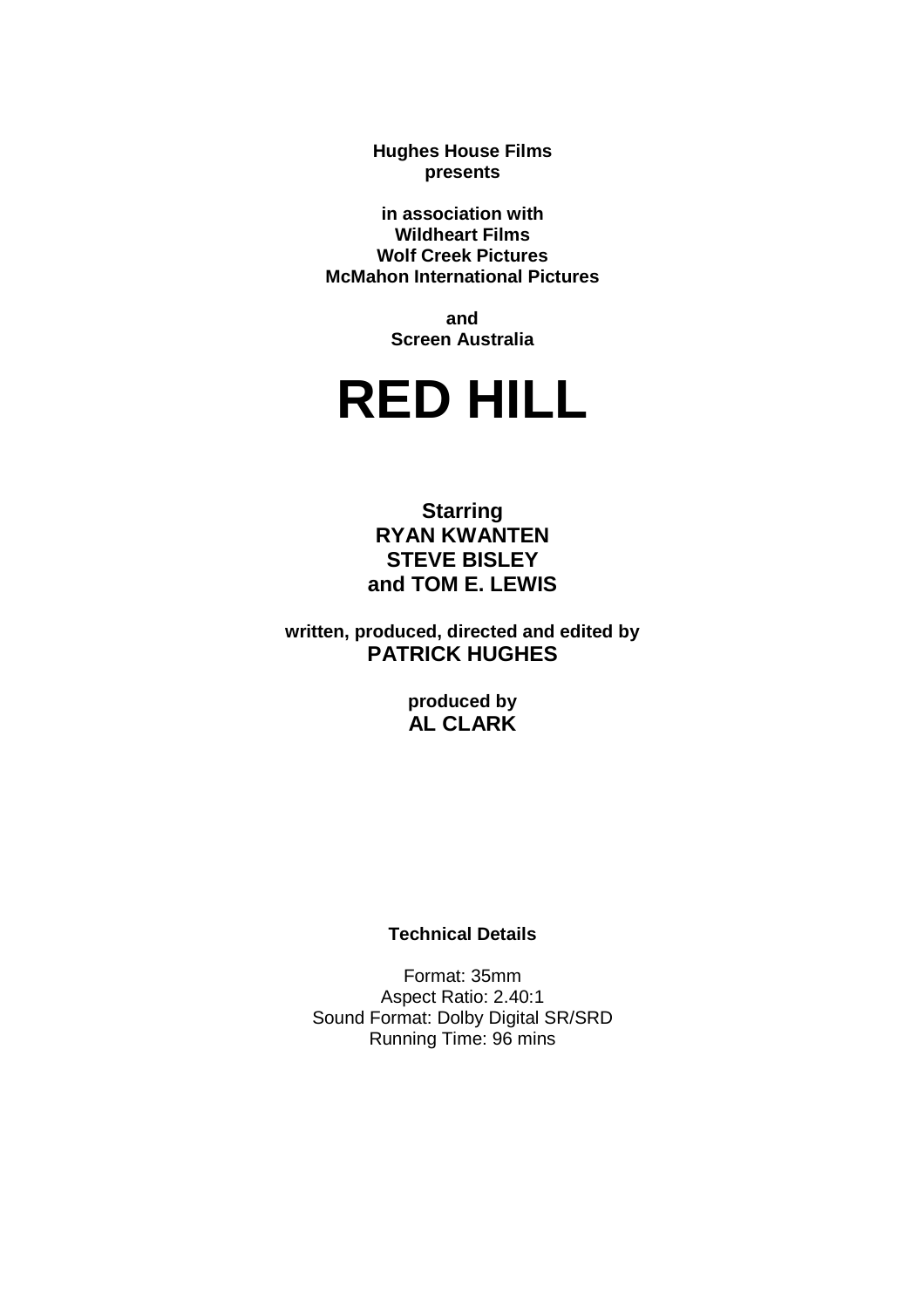# **PRINCIPAL CREW**

Written, produced, directed and edited by **PATRICK HUGHES**

Produced by **AL CLARK**

Executive Producers **GREG MCLEAN** 

Director of Photography **TIM HUDSON, A.C.S.** Music by **DMITRI GOLOVKO** Additional music by **CHARLIE PARR** Production Designer **ENZO IACONO Costume Designer <b>NICOLA DUNN** Line Producer **RAY HENNESSY**

Associate Producers **RACHEL HIGGINS** 

**Casting Casting Casting Casting Casting Casting Casting Casting Casting Casting Casting Casting Casting Casting Casting Casting Casting Casting Casting Casting Casting Casting Casting Casting Casting Casting Casting Casti** First Assistant Director **CAMERON WATT**

**ROB GALLUZZO CRAIG MCMAHON**

Sound Designer **FRANK LIPSON, M.P.S.E.** Production Manager **VICTORIA CONNERS BELL KATE MENZIES**

Australia/New Zealand distribution: Sony Pictures Releasing International sales: Arclight Films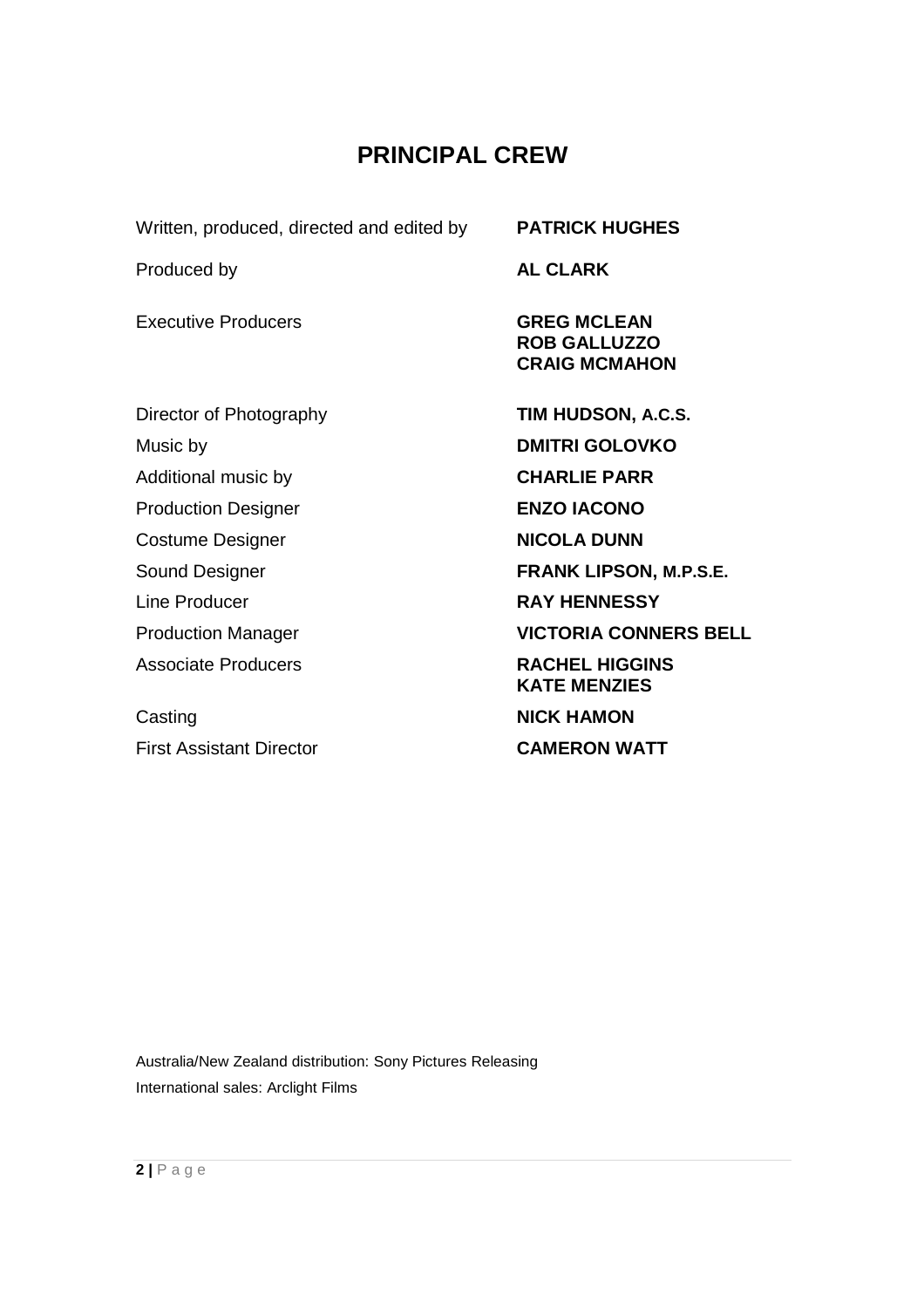# **PRINCIPAL CAST**

Shane Cooper **RYAN KWANTEN** Old Bill **STEVE BISLEY** Jimmy Conway **TOM E. LEWIS** Gleason **CLIFF ELLEN** Earl **KEN RADLEY** Ted **JIM DALY** Ken **DOM PHELAN** Willy **EDDIE BAROO** Micky Carlin **TIM HUGHES** Joseph Carlin **KEN CONNLEY** Ellin Conway **JADA ALBERTS** Old Man **RONALD FALK**

Alice Cooper **CLAIRE VAN DER BOOM** Slim **CHRISTOPHER DAVIS** Barlow **KEVIN HARRINGTON** Manning **RICHARD SUTHERLAND** Rex **JOHN BRUMPTON** Dale **RICHARD YOUNG** Martha **JENNIFER JARMAN** Old Woman **ELSPETH BALLANTYNE** News Reader **RICHARD MORECROFT** News Reporter **YESSE SPENCE**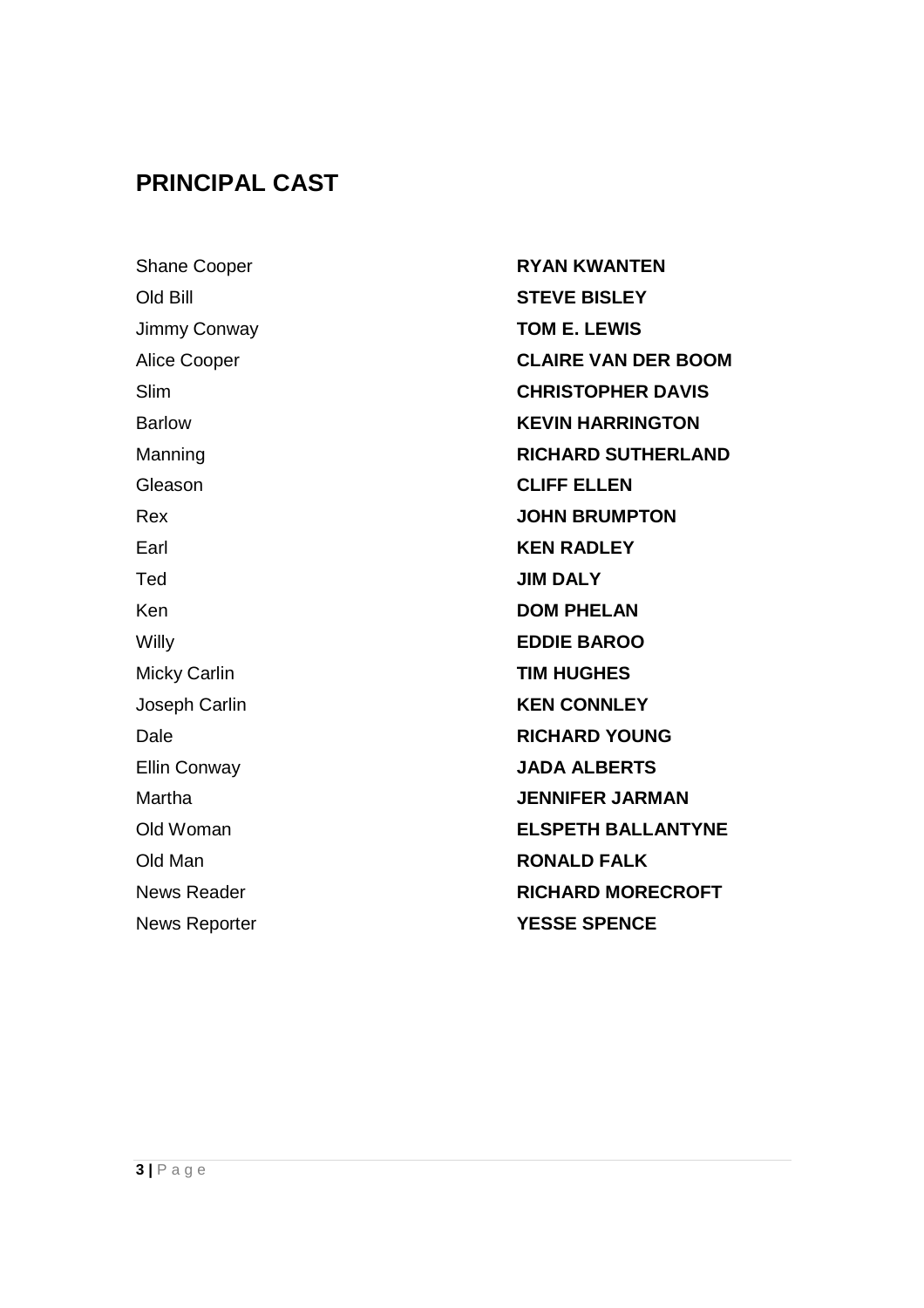# **SYNOPSES**

#### **ONE LINE**

A young police officer must survive his first day's duty in a small country town.

#### **LONGER**

Young police officer Shane Cooper relocates to the small country town of Red Hill with his pregnant wife Alice to start a family. But when news of a prison break sends the local law enforcement officers - led by the town's ruling presence, Old Bill - into a panic, Shane's first day on duty rapidly turns into a nightmare.

Enter Jimmy Conway, a convicted murderer serving life behind bars, who has returned to the isolated outpost seeking revenge. Now caught in the middle of what will become a terrifying and bloody confrontation, Shane will be forced to take the law into his own hands if he is to survive.

A taut thriller which unfolds over the course of a single day and night, and told with explosive action and chilling violence, RED HILL is a modern-day western played out against the extraordinary landscapes of high-country Australia.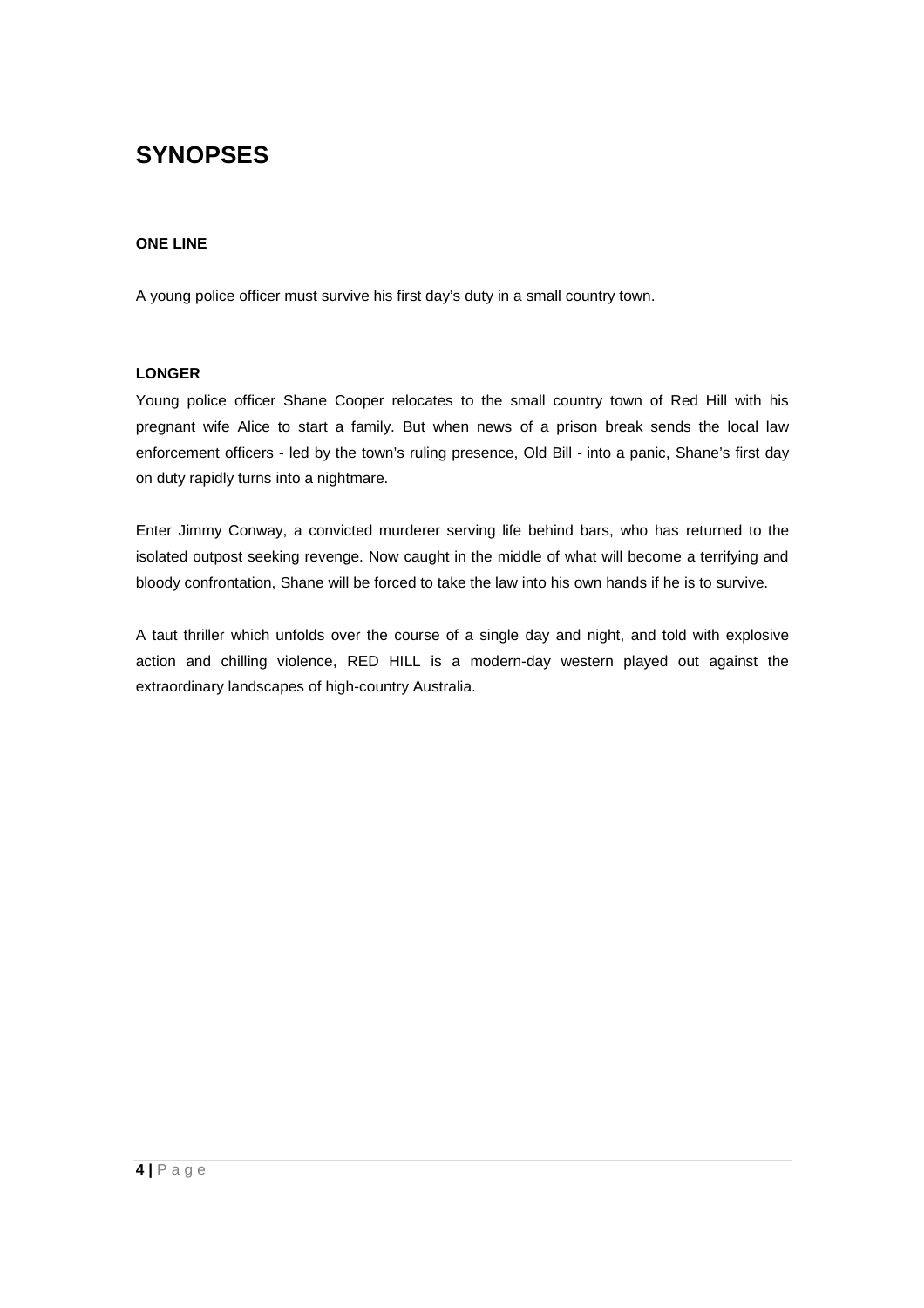# **DIRECTOR'S NOTES**

I was ready to make my first film ten years ago. I wrote scripts that were optioned, but for various reasons I always found myself stuck in development hell. That is the most frustrating aspect of filmmaking. Unlike other art forms, you need loads of cash to create your vision, but of course nobody lets you make a movie until you've made a movie.

After many frustrating years watching from the sidelines while directing television commercials, I came to the conclusion that the only way I was going to get my first film made was if I just went out there and made the damn thing myself. From the very beginning I was inspired by filmmakers such as Robert Rodriguez, the Coen Brothers and Aussie legend George Miller; directors who made their first films outside the system and risked everything in the process.

When I sat down to write RED HILL, my goal was to create a story that I knew I could make on a tight budget. Unfortunately the finished script was loaded with stunts, shoot-outs, pyrotechnics, horse chases, car crashes and prosthetic limbs getting blown off… Oh, and did I mention that half the film takes place at night, in a remote town in the dead of winter? In hindsight, I probably should have used a little more discipline when conjuring up the set pieces.

Clearly, RED HILL was a passion project for all involved. We made the film independently, raising the money privately; the production went ahead with neither a distributor attached nor any government funding beyond a location grant. But I knew that if I could just get the film in the can and bash together an edit in post, I would have something viable to sell and the rest would fall into place. And thank god it did, otherwise my wife and two small children would be living in a cardboard box right now.

In the end, Screen Australia and Arclight came on board to help us complete it, but in order to get the film made in the first place, I pulled in every favour that was owed, or I could claim was owed to me from the world of television commercials. Because of this, our production was blessed with an incredibly dedicated and talented crew, many of whom were seasoned industry professionals. Only problem was we had minimal resources and only four weeks to shoot the entire movie. Sourcing second-hand film stock from Hollywood, we shot the whole thing using short ends from productions such as ENTOURAGE - Season 5 and the last instalment of the FAST AND THE FURIOUS franchise.

Filmmaking at this level is gut-wrenchingly stressful, yet wonderfully liberating at the same time. Working under such tight and gruelling conditions, the function of the director becomes one of managing compromise. Going into the production, I knew we had bitten off more than we could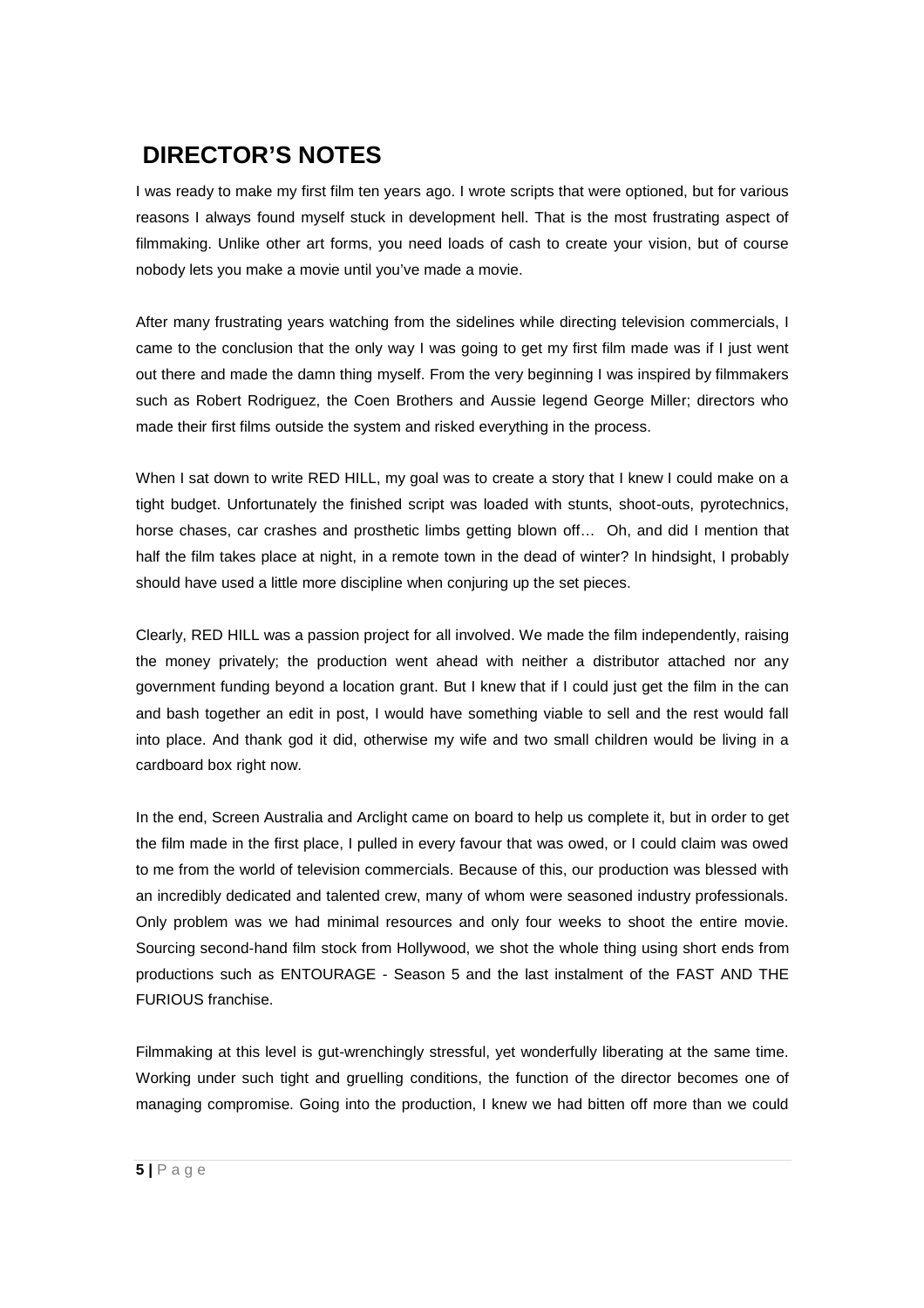chew, but that's the game, that's how movies get made, and in the world of indie filmmaking the rule is simple – Quit your whinging and just tell the damn story!

I love westerns for the simple fact that there is no subtext to a bullet. They are stories built on the backbone of a moral code. Tales of men whose honour has been tarnished, whose lives have been wronged, men who seek nothing more than the simple taste of revenge. And that's exactly what makes the genre such a visceral experience for audiences. If delivered with right amount of empathy, vengeance can be a powerful motivation, one that audiences can root for. When making RED HILL I was inspired by films such as HIGH PLAINS DRIFTER, NO COUNTRY FOR OLD MEN and DELIVERANCE. I wanted to tell a story that was lean, raw and mean, but above all else I wanted to entertain.

I've always felt Australia was ripe for a modern-day western; our landscape is rich in history and conflict. With the film shooting in and around an old gold mining boomtown in high-country Victoria, the production was able to capitalise on the stunning beauty of the mountainous region, giving our canvas an expansive sense of scale and scope.

When examining the vast Australian landscape, I realised not a whole lot has changed since the 1800s. Sure, instead of horses we now use cars and instead of mail we now have the benefit of mobile phones, but if one were to take away these modern devices, the majority of our small rural towns are still incredibly isolated. RED HILL taps into this sense of isolation, fusing elements of the horror genre with that of the western, all rolled together into a present-day cop drama.

RED HILL is my tribute to the western genre. It's about revenge, redemption and sacrifice. The character of Jimmy Conway is a representation of our dark colonial past. Over the years many stories have been told of the injustices suffered by Australia's indigenous community, but few had given them a voice of revenge - I felt it was about time.

Patrick Hughes

\* \* \* \* \*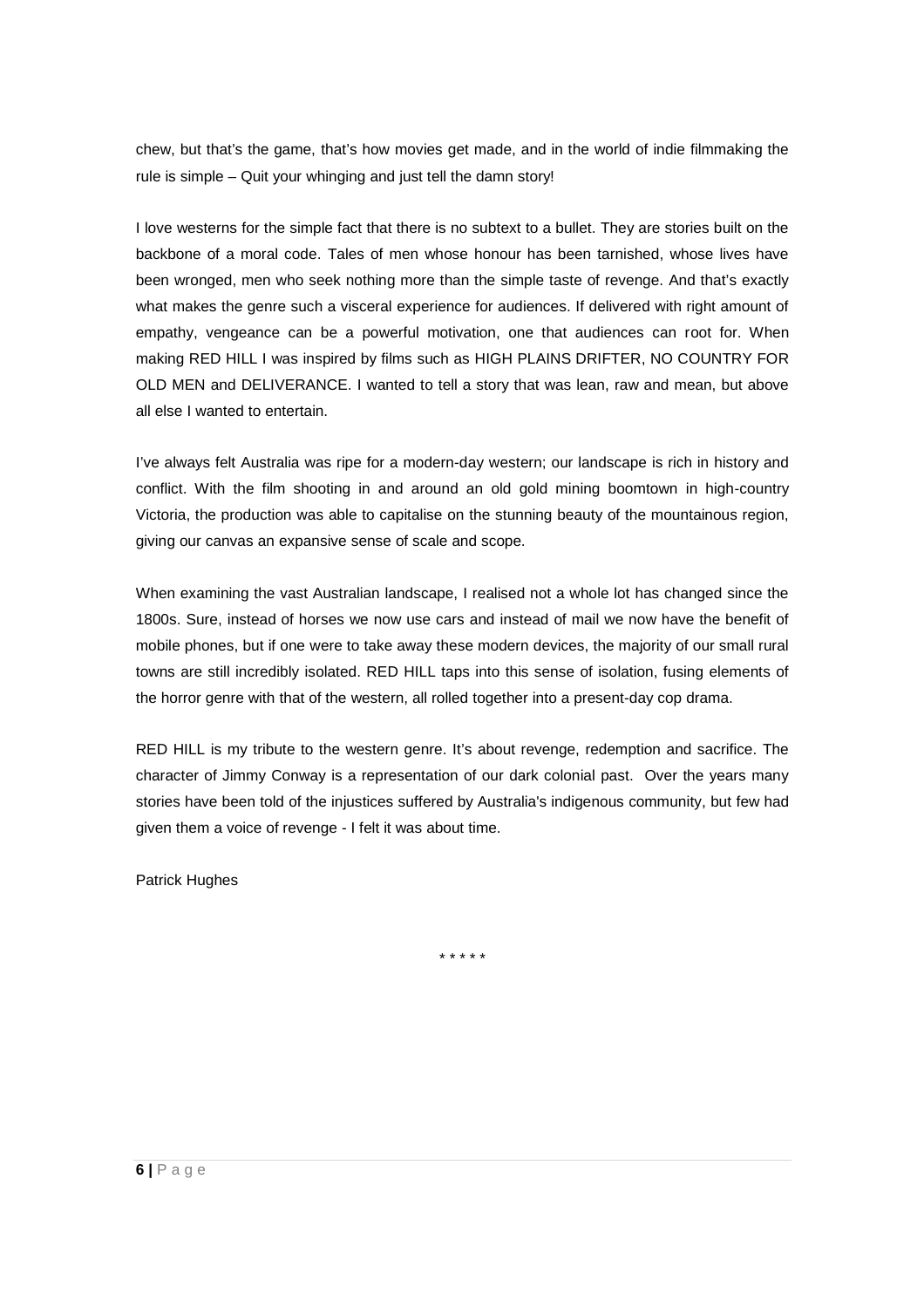# **CAST BIOGRAPHIES**

#### **RYAN KWANTEN (Shane Cooper)**

Ryan Kwanten has positioned himself as one of Hollywood's most promising talents and as an internationally recognised actor. He is currently starring as Jason Stackhouse in Academy Awardwinner Alan Ball's (AMERICAN BEAUTY, SIX FEET UNDER) TRUE BLOOD for HBO - already their most popular ever series.

Kwanten's film credits include Luke Kasdan's DON'T FADE AWAY opposite Mischa Barton; FLICKA, with Maria Bello and Alison Lohman; the coming-of-age story AMERICAN BROWN; DEAD SILENCE from the creators of SAW, and GRIFF THE INVISIBLE, in which he plays an office worker by day, superhero by night.

Kwanten has also had success on the small screen with the television movie THE JUNCTION BOYS opposite Tom Berenger, and in the popular US television series SUMMERLAND and LAW & ORDER: SPECIAL VICTIMS UNIT. He has also played roles in well-known Australian television series such as HOME AND AWAY and SPELLBINDERS.

#### **STEVE BISLEY (Old Bill)**

Since graduating from National Institute of Dramatic Art (NIDA), Steve Bisley has since appeared in hundreds of hours of Australian television and some of Australia's most important feature films including MAD MAX, NEWSFRONT and SILVER CITY. Other recent feature credits include SUBDIVISION, THE VIEW FROM GREENHAVEN, I LOVE YOU TOO, and KIN.

Among his television roles are SEA PATROL, EAST OF EVERYTHING, WATER RATS, STINGERS, GP, FRONTLINE, POLICE RESCUE, TWO TWISTED; and the telemovies THE KING and HELL HAS HARBOUR VIEWS.

In the theatre, he has played lead roles in productions of RICHARD III, Hannie Rayson's INHERITANCE and THE GLASS SOLDER, David Williamson's THE CLUB and DON'S PARTY and has worked with Neil Armfield, Phillip Noyce, Robyn Nevin and Richard Wherret, amongst others.

#### **TOM E. LEWIS (Jimmy Conway)**

Tom E. Lewis has a distinguished career spanning over 30 years, featuring in various iconic Australian films such as Fred Schepisi's THE CHANT OF JIMMIE BLACKSMITH, and Igor Auzins' WE OF THE NEVER NEVER. More recent films include SEPTEMBER, CROCODILE DREAMING, THE CURSE, BAD HABITS, and THE PROPOSITION. On television he has recently appeared in THE CIRCUIT, DOUBLE TROUBLE, and KANGAROO PALACE.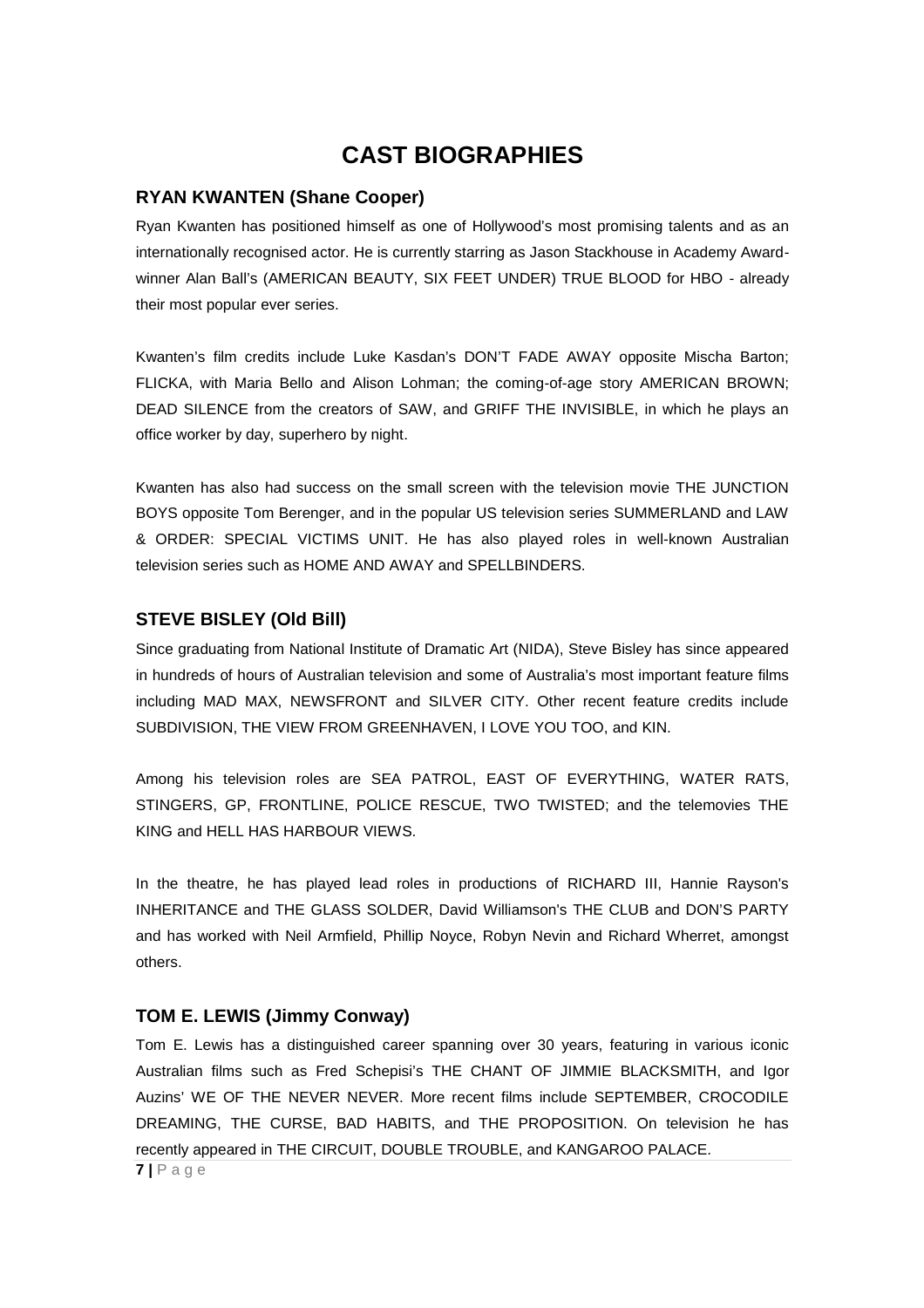# **CLAIRE VAN DER BOOM (Alice Cooper)**

Since graduating from the National Institute of Dramatic Art (NIDA), in 2005, Claire van der Boom has emerged as one of Australia's most exciting young actors. Beginning with early television roles in LOVE MY WAY and EAST WEST 101, she recently played the female lead in the Steven Spielberg/Tom Hanks mini-series THE PACIFIC.

In 2008, Claire made her feature film debut in a lead role in Nash Edgerton's THE SQUARE and starred in the television series RUSH, which saw her nominated in 2009 for the Silver Logie for "Most Outstanding Actress".

Following her role in RED HILL, she was cast in TOUGH TRADE, an exciting new US television pilot for Epix, starring Sam Shepard, directed by Gavin Hood (TSOTSI) and produced by Gavin Jenji Johan (WEEDS) and Chris Offut (WEEDS, TRUE BLOOD).

Her latest appearance has been the lead role in SISTERS OF WAR, a telemovie for ABC TV, directed by Brendan Maher.

# **CREW BIOGRAPHIES**

# **PATRICK HUGHES (Writer, Producer, Director, Editor)**

RED HILL is Patrick Hughes's first feature. His first short films, THE DARKENING and TRUTH OR THE MORNING AFTER, won best film and best narrative at the 1996 ATOM Awards, sold to the ABC and screened at the National Gallery of Victoria.

His graduating short from the Victorian College of the Arts School of Film and Television (VCA), THE DIRECTOR (1999), screened at many international festivals and won numerous awards, including IF award for best short, an AFI best editing nomination, VCA best editing, best film National Student Film Awards, best short ATOM awards, and most popular film at International Flickerfest.

He also wrote, directed and edited THE LIGHTER, which won best film at Tropfest in 2001. The following year he wrote, directed and edited the 2002 Tropfest trailer.

An award-winning commercials director, he currently works out of @radical.media, a prominent international TVC production company. Having shot campaigns around the globe for brands such as Playstation, BMW, Honda, Mercedes, Vodafone and Xbox, his work has been profiled in the prestigious UK magazine 'Shots.'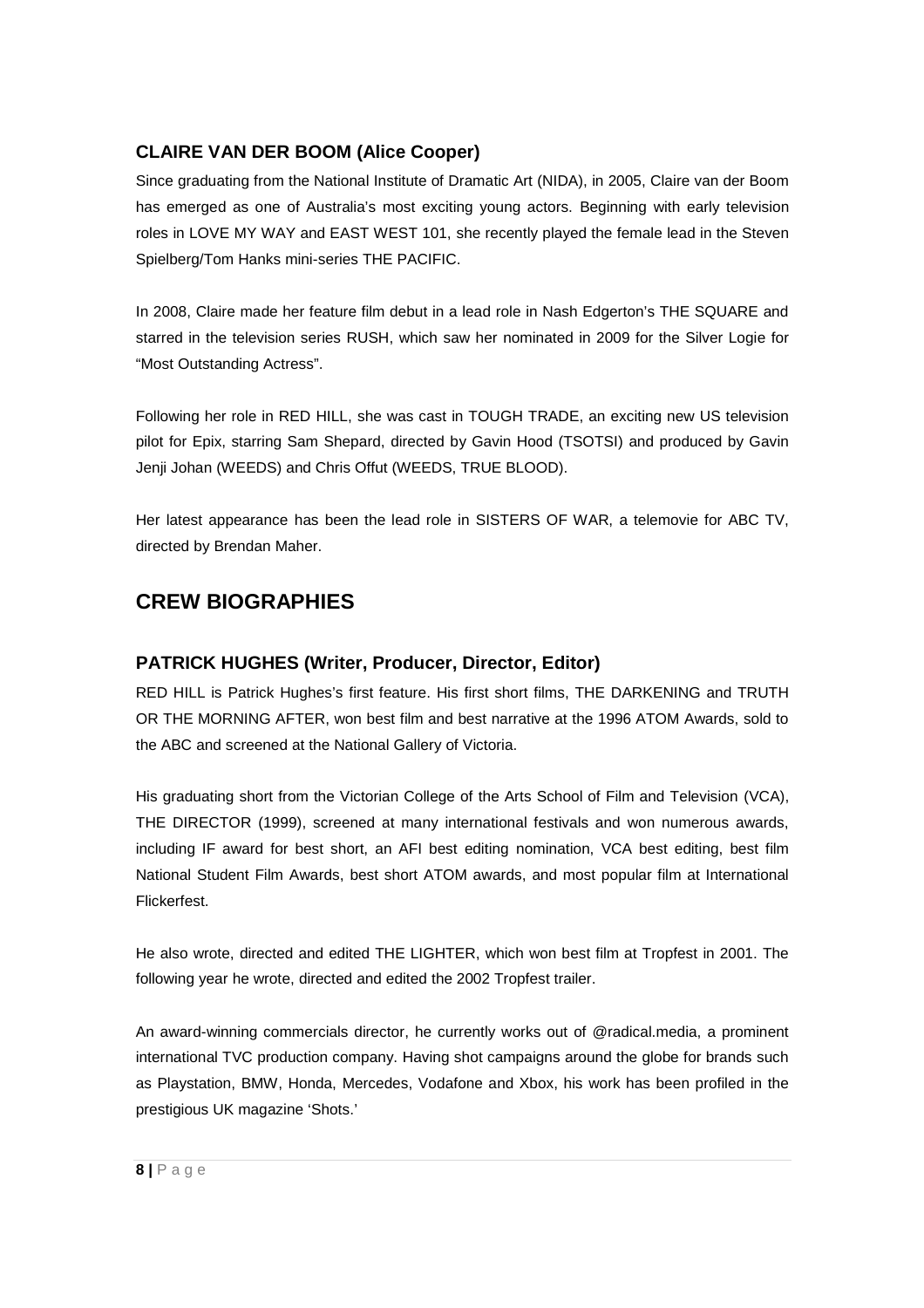In 2008, he was commissioned to write and direct the "branded content" romantic drama short SIGNS for Schweppes. The film has since become an online sensation, attracting over 4.5 million viewers. It is currently the highest rated short film in YouTube history and won a Gold Lion at the 2009 Cannes Advertising Awards.

### **AL CLARK (Producer)**

Al Clark began his working life as a journalist on the London magazine "Time Out". For many years he worked at Virgin - as publicity director for the record company, as founder and editor of "The Film Yearbook", and as head of production for the film division, with production credits ranging from NINETEEN EIGHTY-FOUR (director Michael Radford) to ARIA (directed by Robert Altman, Jean-Luc Godard, Nicolas Roeg and others), from GOTHIC (director Ken Russell) to ABSOLUTE BEGINNERS (director Julien Temple).

Moving to Sydney, he was appointed to the board of the Australian Film Commission and went on to produce one of Australia's most successful films of all time THE ADVENTURES OF PRISCILLA, QUEEN OF THE DESERT (director Stephan Elliott) and executive produce one of its most influential ones, CHOPPER (director Andrew Dominik). His other Australian productions include SIAM SUNSET (director John Polson), THE HARD WORD (director Scott Roberts), THE BOOK OF REVELATION (director Ana Kokkinos) and RAZZLE DAZZLE (director Darren Ashton). Between them these movies played at the film festivals of Cannes, Berlin, Toronto, Telluride, London and San Sebastian, winning prizes in several cases.

Before RED HILL his most recent film was BLESSED, which reunited him with director Ana Kokkinos. Starring Frances O'Connor, Miranda Otto and Deborra-lee Furness, it won the jury prize for best screenplay at the 2009 San Sebastian Film Festival, and is a featured title at Seattle 2010, where director Ana Kokkinos is being honoured as an "Emerging Master" of cinema.

Clark has served on the official juries of the San Sebastian and Valladolid Film Festivals and is also the author of two books: RAYMOND CHANDLER IN HOLLYWOOD (Silman-James Press) and THE LAVENDER BUS (Currency Press).

#### **GREG MCLEAN (Executive Producer)**

Greg Mclean wrote, produced and directed WOLF CREEK (2005) and ROGUE (2007). WOLF CREEK screened in the World Cinema competition at Sundance, played in Director's Fortnight in Cannes 2005 and won the Movie Extra Filmink Best Film of the Year award in 2006. WOLF CREEK also achieved the highest ever box office return for an 'R' rated Australian film in Australia and debuted in the top ten films in the US on its release on Christmas Day in 2005. The film earned over AU\$6m at the Australian box office, and over US\$16m at the US box office, with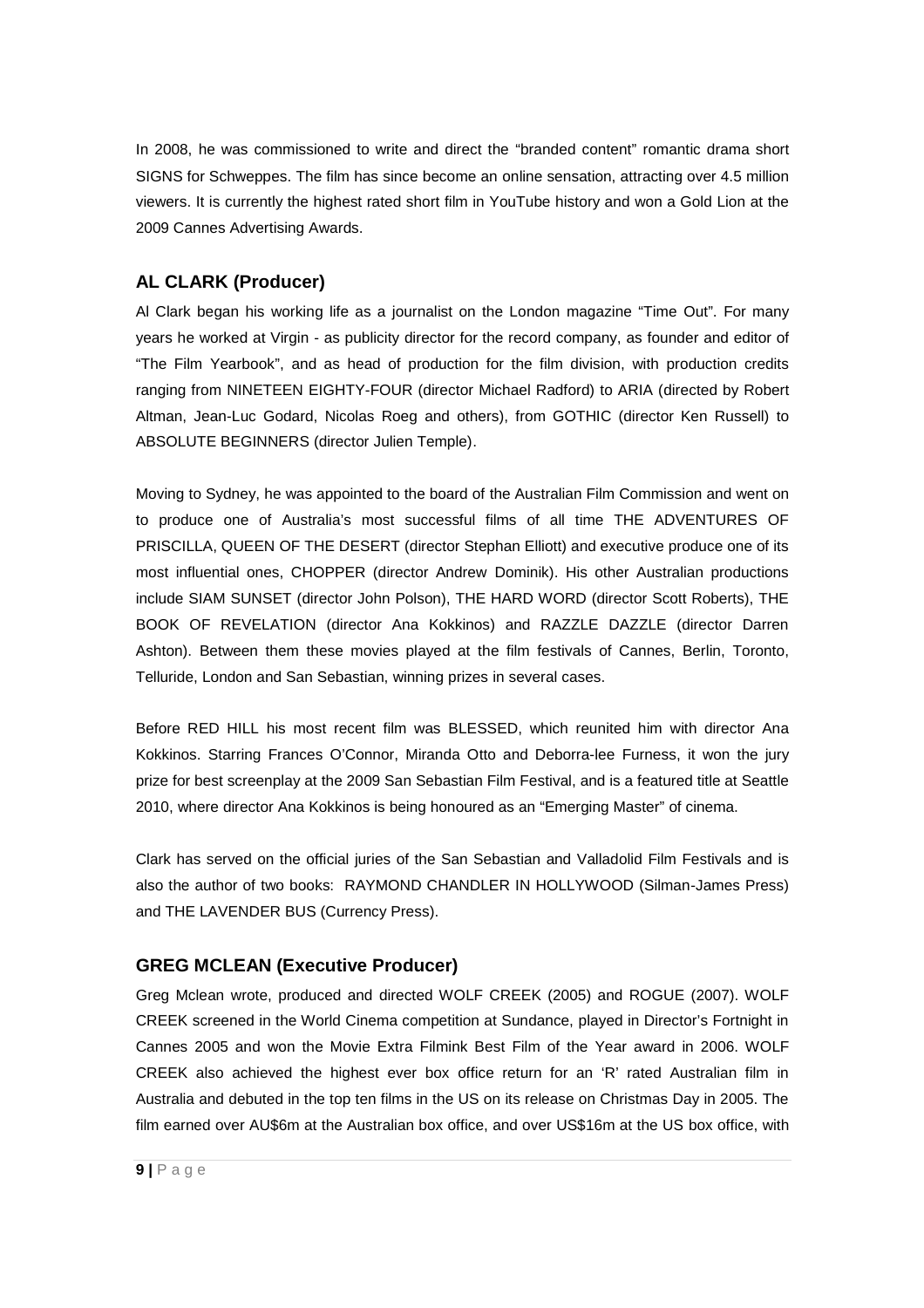DVD takings currently sitting at approximately AU\$50million. Both pictures were distributed by Dimension Films, who also financed the US\$25m budget ROGUE.

## **TIM HUDSON, A.C.S. (Director of Photography)**

Tim Hudson was the cinematographer on Patrick Hughes's short films THE DIRECTOR and THE LIGHTER. Other short film credits include THE DROP, ROADSIDE, MY SISTER, IN THE CAN and BOAT PEOPLE. Hudson was the  $2^{nd}$  unit DOP on the features THE VISITORS and BRILLIANT LIES and the US television series PONDEROSA.

His recent credits include the US feature FARMHOUSE, and the Romanian television movie UN FILM SIMPLU.

# **ENZO IACONO (Production Designer)**

A long-time collaborator of Patrick Hughes, Iacono has amassed a large body of work as an art director on prestigious TVCs, and music videos which include Ben Lee and The Sleepy Jackson.

Film credits include production design on Nash Edgerton's short FUEL, and key positions in the art departments of feature films THE ILLUSTRATED FAMILY DOCTOR, THE NIGHT WE CALLED IT A DAY, GARAGE DAYS, MISSION IMPOSSIBLE II, BIRTHDAY GIRL and STRANGE PLANET. He also worked on the American telemovies THE THREE STOOGES and FIRST DAUGHTER.

# **NICOLA DUNN (Costume Designer)**

After graduating from the Whitehouse School of Fashion, Dunn began as an assistant fashion stylist, leading to the position of assistant fashion editor for both "Studio Magazine" and "Studio Brides". She then moved overseas working in Austria, London and New York before returning to Australia to works as a freelance stylist for Adidas, Marie Claire magazine and Mercedes Fashion Week. Celebrity clients during this time included Heath Ledger, Guy Pearce, Bryan Brown and Abbie Cornish.

Over the past eight years, Nicola has moved into the film industry. Her credits include costume design on the feature films WOLF CREEK, ROGUE, the television mini-series TRIPPING OVER, six short films and over one hundred television commercials. She also worked in the costume departments of HATING ALISON ASHLEY and the Australian box office hit MAO'S LAST DANCER.